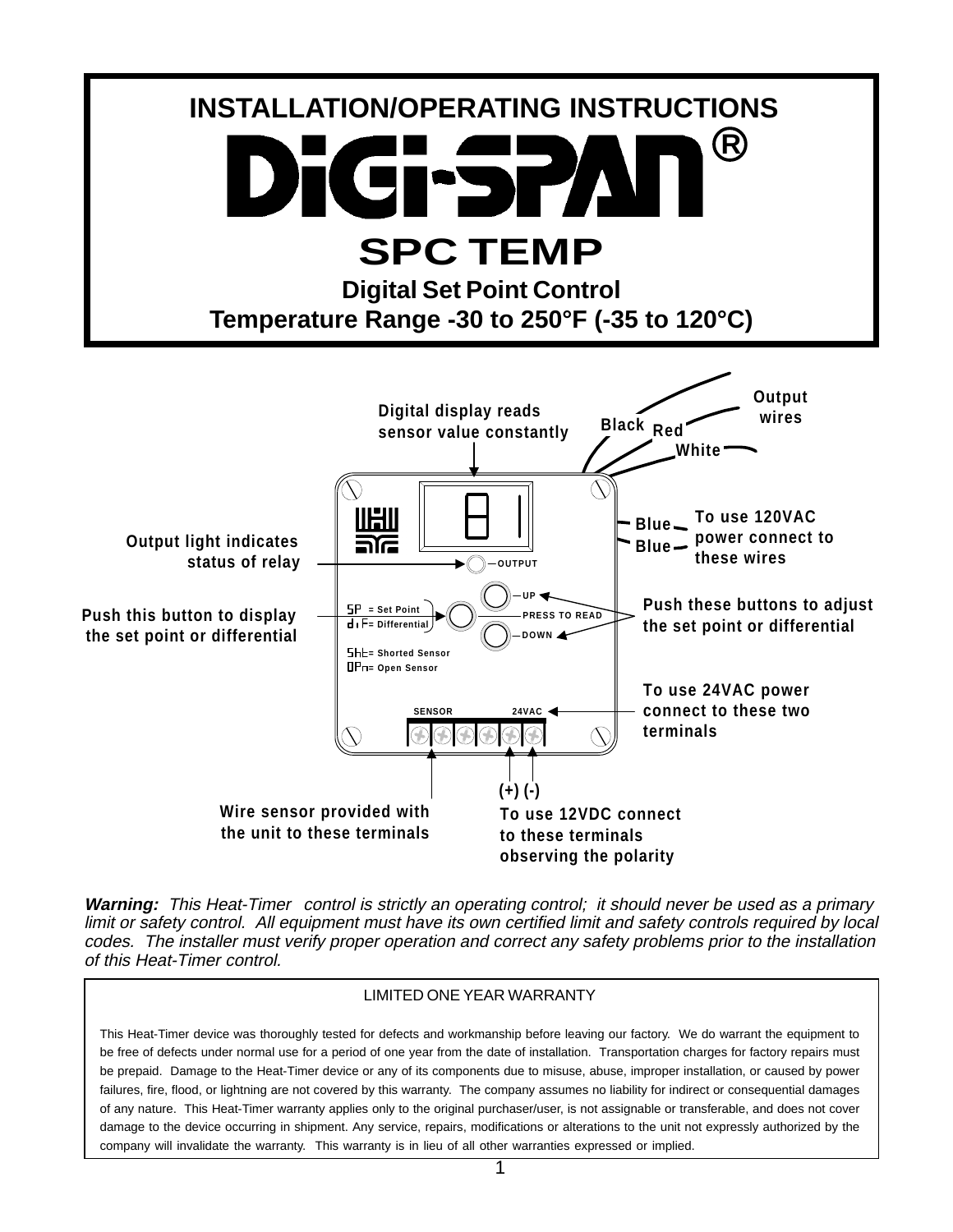# **INSTALLATION**

## **Mounting the Controller**

- The SPC is designed to mount on a 1900 (4"x4") electrical box.
- If the SPC is to be panel mounted, or if additional room is needed for wiring, an extension skirt is available\*.
- Locate the SPC in a convenient location near the unit to be controlled.
- Mount the unit away from excessive heat or cold. Ambient operating temperature is from 20 to 120°F.
- After completing all the wiring connections (see below) use the two screws provided to mount the SPC to the 1900 box.

### **Installing the Temperature Sensor**

- The temperature sensor wires can be extended up to 500' by splicing with 18 gauge shielded wire.
- Do not run wires in conduit with line voltage.
- If measuring liquid temperature, the sensor should be inserted into a 3/8" ID well (HT#904011 or equivalent).
- The SPC will operate based on the temperature it reads at the sensor location. Therefore, select a sensor location which is representative of the entire system.

## **Wiring the Sensor**

- The sensor wires can be connected to the two screws on the front of the SPC marked *SENSOR.*
- The wires can also be connected to the rear of the SPC using the Rear Wire connector\*. Connect the sensor wires to the orange and yellow wires from the Rear Wire connector.
- Polarity is not important. Either wire from the sensor can be connected to either SPC sensor input.

## **Wiring the Power - SPC can use either 120VAC, 24VAC, or 12VDC**

#### **120VAC**

- Attach line voltage to the two blue wires extending from the back of the SPC.
- Use wire nuts, or wrap the connections with electrical tape.
- Class 1 voltages must enter the enclosure through a different opening from any Class 2 wiring.

#### **24VAC**

- Use a dedicated transformer with at least a 5VA output.
- Bring 24VAC to the two screws on the front of the SPC marked *24VAC*
- 24VAC can also be connected to the rear of the SPC using the Rear Wire connector\*. Connect the 24VAC to the violet and gray wires from the Rear Wire connector.

#### **12VDC**

- The polarity of the connection is important. If the polarity is reversed, the SPC will not be damaged. However, it will not operate unless the polarity is corrected.
- Bring the (+) side of the 12VDC to the inner screw marked *24VAC* (see front page). Bring the (-) side of the 12VDC to the outer screw marked *24VAC*.
- $\bullet$  12VDC can also be connected to the rear of the SPC using the Rear Wire connector<sup>\*</sup>. The (+) side of the 12VDC must be connected to the connector's violet wire. The (-) side of the 12VDC must be connected to the connector's gray wire.
- **TYPICAL WIRING DIAGRAM** UNIT **\*** The Optional Mounting Kit POWER includes the extension skirt, HOT the Rear Wire connector, and an input terminal cover. Order **NEUTRAI** NEUTRAL WHITE separately as HT #908520.SENSOR 87 RED BLACK **WARNING The SPC can accept only one source of power: 120VAC,** HEATER 24 VAC **24VAC, or 12VDC. If more than** or CHILLER 12VDC **one power source is applied, the** UNIT or wire 120VAC to rear **unit may be damaged.** transformer (Blue Wires)

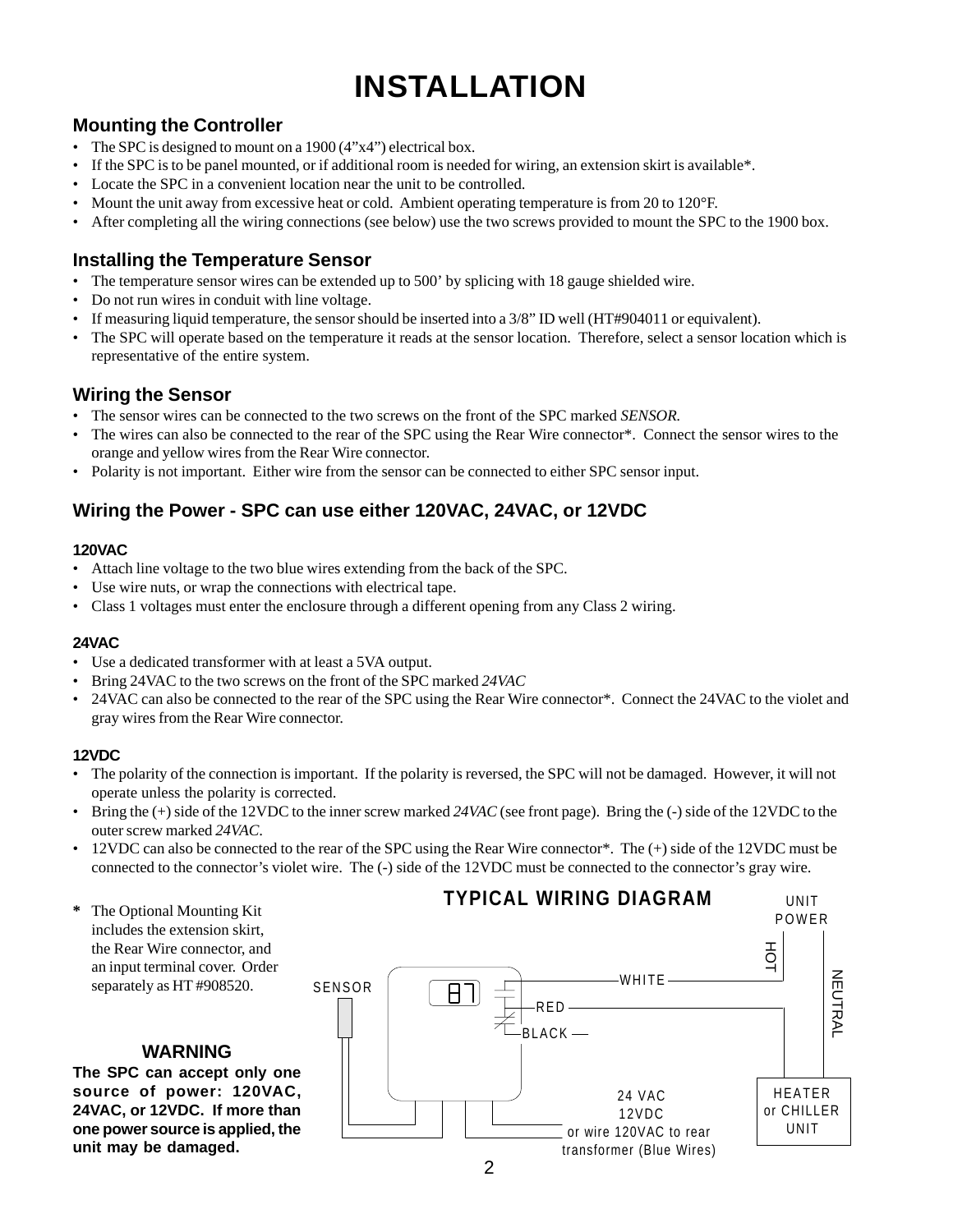## **Wiring the Output**

- The SPC has a SPDT (single pole double throw) relay output rated at 10A, 1/8 HP.
- The outputs are dry contacts only. They do not source any power.
- The Red wire is the relay Common.
- The White wire is the N.O. (normally open) relay contact.
- The Black wire is the N.C. (normally closed) relay contact.
- If the output is carrying any Class 1 voltages, then it must enter the enclosure through a different opening from any Class 2 wiring.

## **Setting the Operating Modes (°F or °C, Heating or Cooling)**

- The operating modes can be set when the SPC is powered up. Once the operating modes have been set, they need not be set again (unless the SPC is changed to a different application). Power outages will not cause the modes to be reset.
- Note that if you do change the mode of operation, you will need to reset the set point and differential.
- To set the operating modes, use the following steps:
	- 1. Remove power to the SPC (if it was powered) and reapply power.
	- 2. The display will show the software version number.
	- 3. Wait approximately 5 seconds and the display will change to read either *°F* or *°C*. If the display shows *°F* then the SPC will operate in Fahrenheit degrees. If the display shows <sup>*°C*</sup> then the SPC will operate in Celsius degrees.
	- 4. If the desired mode is displayed, move on to step 6.
	- 5. Hold down the center button while pushing either the *UP* or *DOWN* button to toggle between the displays of *°F* and *°C.*
	- 6. When the correct temperature mode is selected, release the buttons and wait approximately 5 seconds.
	- 7. The display will change to read either *H* or *C*. If the display shows *H* then the SPC will be in a heating mode. The relay will close and the red output light will be on when the temperature is below the set point. If the display shows *C* then the SPC will be in a cooling mode. The relay will close and the light will be on when the temperature is above the set point.
	- 8. If the desired mode is displayed, move on to step 10.
	- 9. Hold down the center button while pushing either the *UP* or *DOWN* button to toggle between the displays of *H* and *C.*
	- 10. When the correct heating or cooling mode is selected, release the buttons and wait approximately 5 seconds. If any changes were made to the operating modes, the display will flash. Then the SPC will display the sensor temperature.

## **OPERATION**

## **SET POINT and DIFFERENTIAL EXAMPLE**

Set Point **140°F** Differential **5°F**

**Heating Mode** Cooling Mode

On a drop in Temp to **134°F** Relay Energizes On a rise in Temp to **140°F** Relay Energizes

Output light is **OFF** Output light is **OFF**

 Output light is **ON** Output light is **ON**------------------------------------- -------------------------------------

On a rise in Temp to **140°F** Relay Deenergizes On a fall in Temp to **134°F** Relay Deenergizes

NOTE: If System Temp is between 135°F and 139°F the output may be on or off depending on whether the system temp is rising or falling

## **Adjusting the Set Point**

- The set point is the temperature the SPC will use to control the system.
- When the sensor temperature reaches the set point, the relay will energize (or de-energize depending on the operating mode and differential as shown above).
- To adjust the set point, use the following steps:
	- 1. If you have just powered up the unit, set up the operating modes as described above. If the SPC has been running and is displaying the sensor temperature, move on to the next step.
	- 2. Press the center button and release it. The display will change to show *SP*. Wait 2 seconds or press the *UP* or *DOWN* button and the set point will be displayed.
	- 3. Press and hold either the *UP* or *DOWN* button until the desired set point is displayed.
	- 4. Wait approximately 10 seconds. If the set point was changed, the display will flash. Then the SPC will return to display-